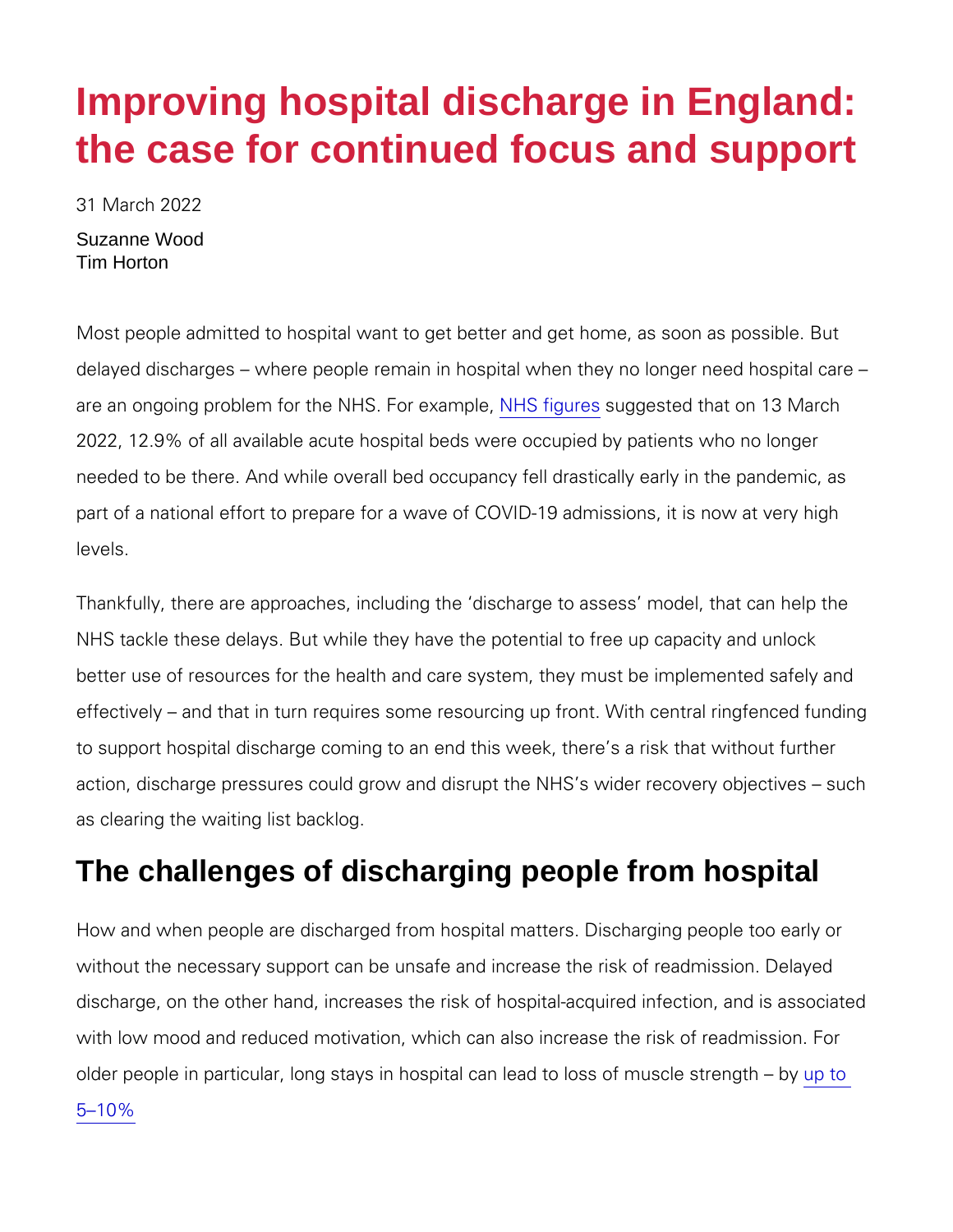within the first 7 days which can hinder their retion corretaos bivtihneg ind level of support they need.

Good and timely discharge matters for the wider health and care [Health Foundatio](https://www.health.org.uk/news-and-comment/charts-and-infographics/do-we-really-understand-why-the-nhs-is-under-record-pressure)n han aly how delayed discharges can disrupt other elective care. If hospitals can t discharge patients promptly and : ability to move people through services. This in turn means surge on bed occupancy, leading to bottlenecks in emergency care and treatments being cancelled. There is alsohiag hilmiga torhade bao bat da Ayge U someone remains in hospital beyond the end of treatment costs th

#### The 'discharge to assess' model

A decade ago, the Health Foundation supported a team at Sheffie [proje](https://www.health.org.uk/newsletter-feature/‘discharge-to-assess’-at-sheffield-frailty-unit)to improve the flow of patients through the hospital. Analysis identified a cohort of frail older patients who were medically fit b because they were waiting for an assessment of their social supp

This led to the team creating the concept of discharge to assess discharge model on its head. The D2A approach seeks to get peop longer require hospital care, then assesses their support needs a be assessed in the environment they will a dive hive inglensints whirms thy heas, D2A model contributed to a reduction in average length om 5 staty for [1.2 d](https://www.ncbi.nlm.nih.gov/pmc/articles/PMC6484156/)aywsith no observed change in readmissions.

Other communities then followed in developing their owthomersions [Fir](https://www.kentcht.nhs.uk/service/home-first-2/)st hodel in Medway. D2A rohans the englood practice by NHS England since 2016, and the 2016, and 2016, and 2016, and 2016, and 2016, and 2016, and 2016, and 2016, and 2016, and 2016, and 2016, and 2016, and 2016, and 20 though there has been variation in whether and how it has been a

## Hospital discharge during the COVID-19 pandemic

To help avoid hospitals being overwhelmed during the pandemic,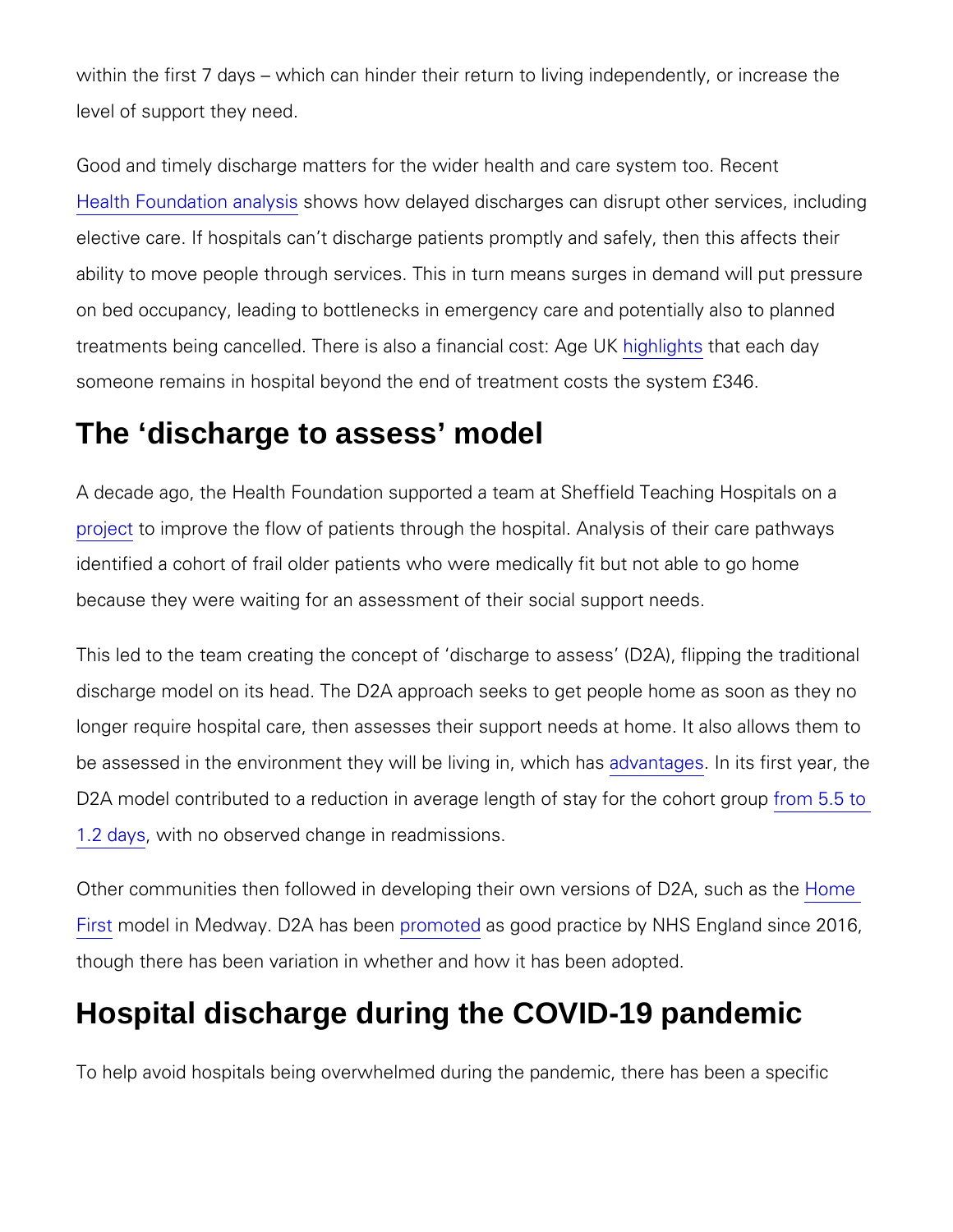push to speed up dischaN**He**.gunia&neothe expectation that D2A sho become the default process, with extra funding to help cover the services. The Health and Care Bill seeks to remove any legal bar legislation to clarify that assessments of care and support needs discharged from hospital.

While this increased national focus on discharge has been welcon approaches are implemented safely and in ways that maximise the services originally envisaged by the  $\mathsf{SLA}$  we properadend hwo Arr $2$ 020 proble with how new discharge arrangements were working during the fir with many people who reported having unmet needs in the commun receive a home assessment after leaving hospital. More generally exposes the interdependence of hospital performance on communi voluntary sector underscoring the need to invest in those servic importance for NHS recovery.

### Making 'discharge to assess' work well

In recent years, the Health Foundation has carried out research w in Sheffield, South Warwickshire, Tower Hamlets and Medway. The common ingredients for success specifically, factors underpinni across the NHS, social care and the voluntary sector:

- strong relationships and trust between colleagues across different sectors
- a shared understanding of the problems of delayed discharge and the benefits that successful discharge can yield
- collaborative working to design, test and iterate new approaches.

As well as these crucial components, teams also highlighted some those implementing D2A and for policymakers: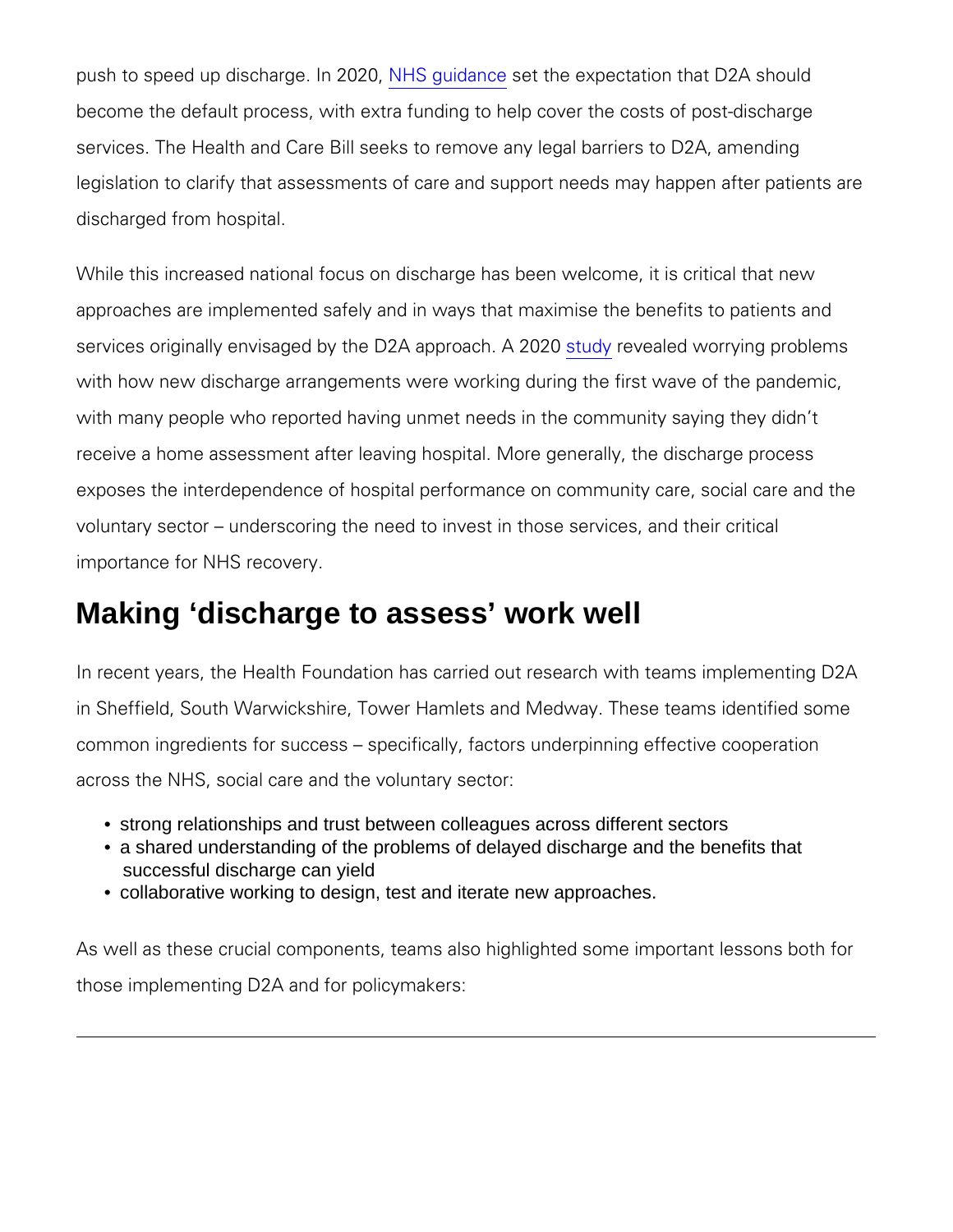### 1. Don't forget to focus on quality

Successful improvements in discharge tend to be driven by frontpatient care, rather than simply reduce length of stay in hospital. efficiency gains tended to follow from these wider improvements i valuing D2A simply for the capacity it frees up, it s important to quality benefits, including patient experience.

## 2. Allow space and flexibility for D2A to be adapted and improved

While a national drive to embed D2A can provide a helpful focus, there is not one single blueprint. For example, which teams lead integrate with other community services might need to be differen teams require space and flexibility to create, testmanned tale vehold a [nee](https://www.nhs.uk/nhsengland/keogh-review/documents/quick-guides/quick-guide-discharge-to-access.pdf)ds The original model in Sheffield was developed from detailed required multiple tests before getting to the most effective design

#### 3. Make sure D2A is adequately resourced across the system

D2A needs sufficient resourcing, in particular to ensure that the is available. This is especially important for sustaining the mode research described how reliance on non-recurrent funding created challenging to embed the approach and creating barriers to collab about who is responsible for funding care at the point of discharg

# Next steps for managing hospital discharge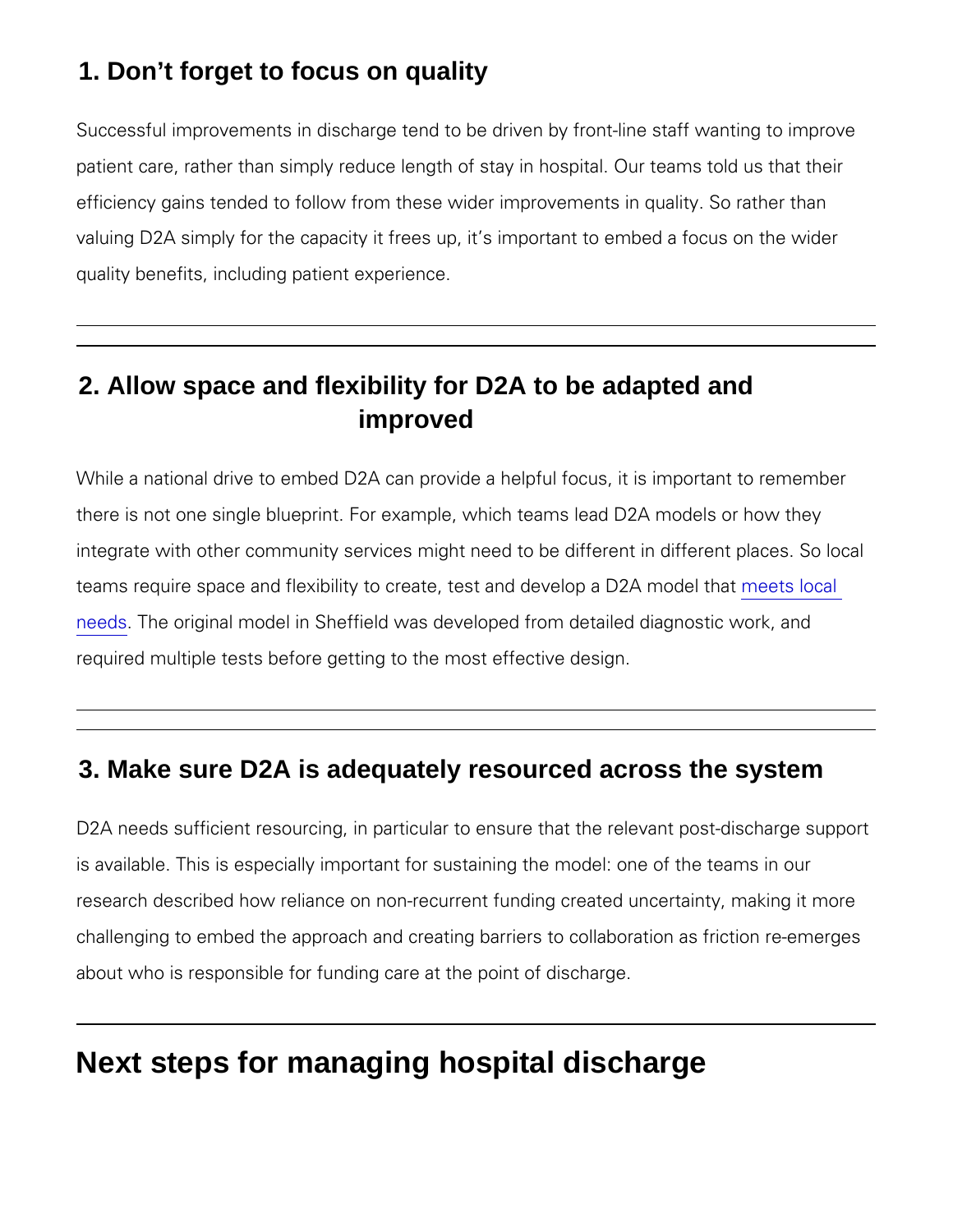Despite progress during the pandemic, NHS leaders know hospital challenge. In December, with the Omicron variant spreading, NHS halve their numbers of delayed discha**nge iso nand deistabalnig etenda sak**force develop best practice.

The question of funding remains contentious, however. During the was made available to support discharge citted this as dc citive alleader enabling the expansion of  $D$   $2n$  os thowere ent, NHS planning guidance this funding will end on 31 Marc[h,](https://www.nhsconfed.org/news/government-urged-go-one-step-further-and-make-discharge-assess-funding-permanent) despite NHs Consfederation and Providers to make it permanent.

There are real concerns that, in this context, pressures in social will risk people being discharged from hospital without [the](https://www.england.nhs.uk/coronavirus/wp-content/uploads/sites/52/2022/03/B1412_i-funding-of-discharge-services-from-acute-care-in-2022-23-letter.pdf) the neces this week from NHS England to local leaders acknowledged that post-discharge services may decrease ). Ther Mannehad sio Hf& abrosarded [meeti](https://www.england.nhs.uk/wp-content/uploads/2022/03/BM2207Pu-operational-performance-update-march-2022.pdf)ng about the knock-on effect on the wider system if the withd funding results in even greater pressures on bed capacity.

One potential area for optimism is vtihm bu **de wealTobpenseene** xopfanded rapid during the pandemic and are now being used to support patients w conditions. As well as being an alternative to hospital admission, home models of care appear to offer significant potential to enab this could be one part of the solution, with further clinical guidar forthcoming.

NHS England clearly sees virtual wards as a key part of the plan £200m being made available in 2022/23 to support their expansion might go some way towards compensating for the withdrawal of de seems unlikely to plug the gap entirely (by comparison, the nation to arou $f \uparrow 400$  officom October 2021 to March 2022).